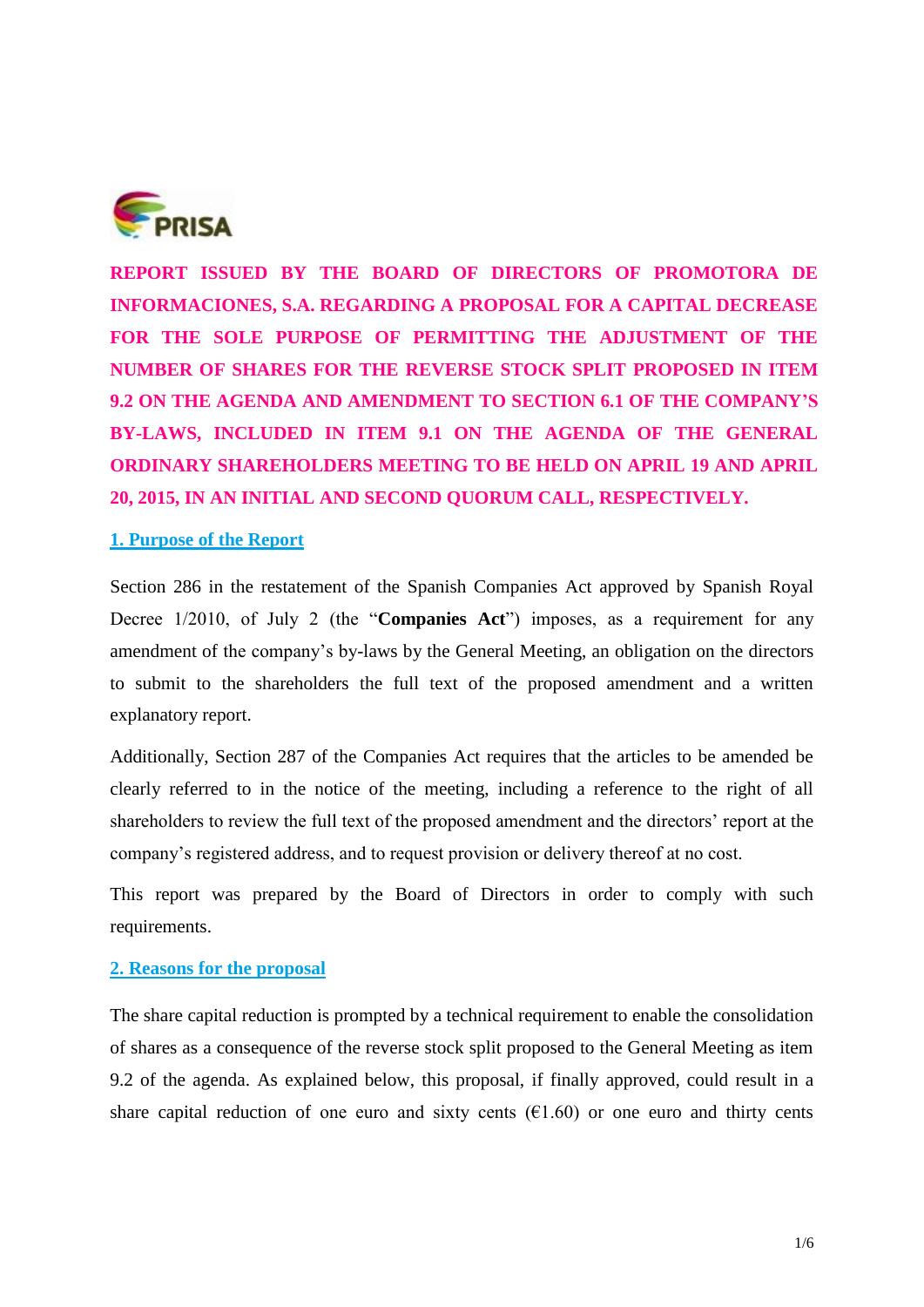$(E1.30)$ . Although the choice of two different amounts of the share capital reduction is presented to the General Meeting, only one of them may ultimately be implemented.

The reason for presenting the choice of two amounts of the share capital reduction is that, as at the date of this report, the share capital increase addressed to the company International Media Group Ltd amounting to €74,999,999.49 and approved by this Board of Directors and announced in a significant event on 27 February 2015 (the "**Media Group Share Capital Increase**"), is subject to the compulsory reception of the independent expert report, the conduction of a due diligence by the referred investor and is yet to be executed. Consequently, the amount of the technical adjustment to be applied to the share capital to enable the referred consolidation of shares will depend on whether the Media Group Share Capital Increase is executed before or after the General Meeting. In any case, only one of the options of the amounts in which the share capital may be reduced, if approved, may be implemented, since both are subject to a condition precedent as follows:

- (i) The first option, subject to the Media Group Share Capital Increase having taken place before the General Meeting, would imply that as a result of the capital reduction proposed to the General Meeting, and on the assumption that such reduction is approved and implemented, then the share capital would be set at two hundred and twenty nine million nine hundred and fifty eight thousand eight hundred and seventeen euros ( $\epsilon$ 229,958,817), represented by two thousand two hundred and ninety-nine million five hundred and eighty-eight thousand one hundred and seventy (2,299,588,170) shares in book-entry form.
- (ii) The second option, subject to the Media Group Share Capital Increase not having taken place before the General Meeting, would imply that as a result of the capital reduction proposed to the General Meeting, and on the assumption that such reduction is approved and implemented, then the share capital would be set at two hundred and fifteen million eight hundred and seven thousand eight hundred and seventy four euros  $(E215,807,874)$ , represented by two thousand one hundred and fifty-eight million seventy-eight thousand seven hundred and forty (2,158,078,740) shares in book-entry form.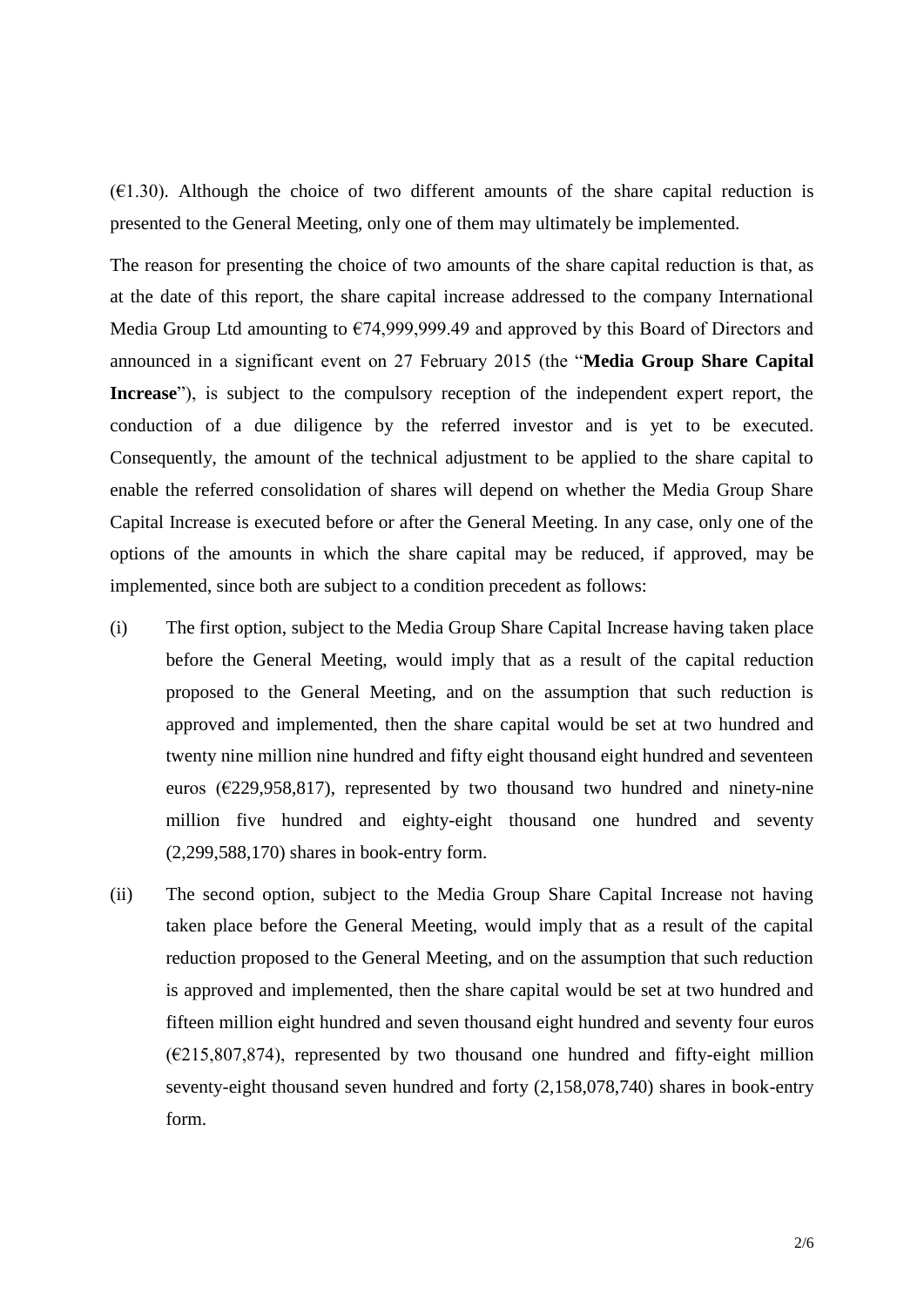In any case, and without prejudice to the Company's obligations in relation to the notification of certain information to the market which are imposed by the legislation in force, during the General Meeting the shareholders will be informed whether the Media Group Share Capital Increase has been executed or not.

The proposed capital reduction would proceed through the redemption of treasury shares so as to increase the statutory reserve. Accordingly, and pursuant to Section 335.b) of the Companies Act, no creditors of the Company shall have a right to object to this transaction.

The Board of Directors believes that the proposed agreement to be submitted to the General Meeting to reduce the Company's share capital by one euro and sixty cents ( $E1.60$ ) or, alternatively by one euro and thirty cents  $(61.30)$  – depending on whether the Media Group Capital Increase has been executed or not, respectively by cancelling sixteen (16) or thirteen  $(13)$  treasury shares, respectively – is fully supported on the technical requirement to enable the consolidation of shares as a consequence of the reverse stock split proposed to the General Meeting as item 9.2 of the agenda.

## **3. Full text of the proposal**

It was resolved to reduce the Company's share capital figure by the amount and in the manner set out below. The share capital reduction is prompted by a technical requirement to enable the consolidation of shares resulting from the reverse stock split proposed to the General Meeting as item 9.2 of the agenda, so as to comply with Section 90 of the Spanish Companies Act.

The share capital reduction amounts to:

(i) One euro and sixty cents  $(61.60)$ , that is, from two hundred and twenty nine million nine hundred and fifty eight thousand eight hundred and eighteen euros and sixty cents  $(\text{\textsterling}229,958,818.60)$  to two hundred and twenty-nine million nine hundred and fiftyeight thousand eight hundred and seventeen ( $\epsilon$ 229,958,817) by redeeming sixteen (16) shares with a par value of ten cents ( $\epsilon$ 0.10). The share capital reduction in this amount is subject to the share capital increase addressed to the company International Media Group Ltd amounting to €74,999,999.49 and approved by this Board of Directors and announced in a significant event on 27 February 2015 (the "**Media Group Share**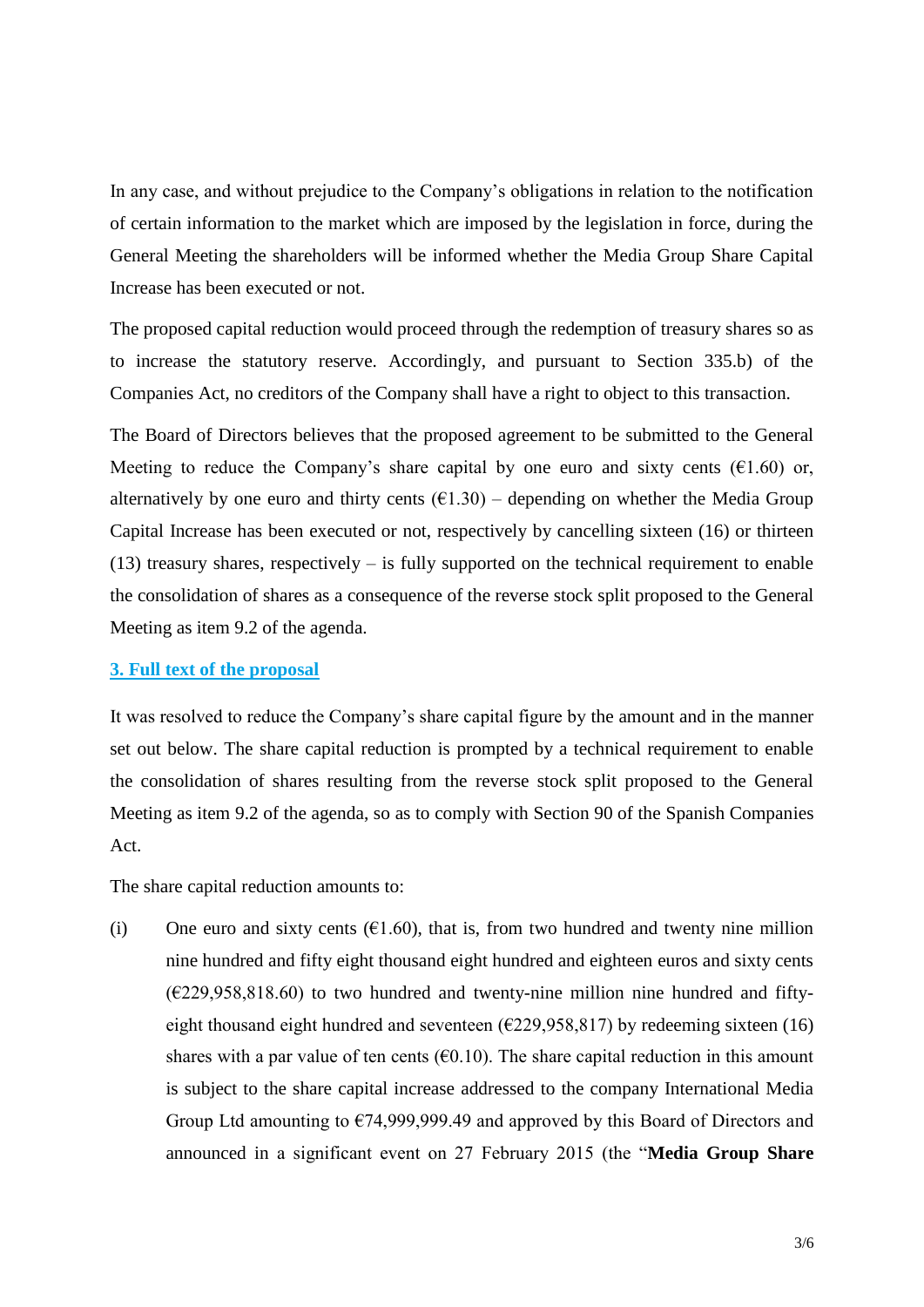**Capital Increase**") having been executed as at the date of this report (the "**Condition Precedent I**"). If on the date of the General Meeting the Media Group Share Capital Increase has not been executed and, therefore, Condition Precedent I has not been fulfilled, this option will not be effective; or alternatively

(ii) One euro and thirty cents  $(61.30)$ , that is, from two hundred and fifteen million eight hundred and seven thousand eight hundred and seventy-five euros and thirty cents  $(\text{\textsterling}215,\!807,\!875.30)$  to two hundred and fifteen million eight hundred and seven thousand eight hundred and seventy four euros ( $\epsilon$ 215,807,874) by redeeming thirteen (13) shares with a par value of ten cents ( $\epsilon$ 0.10). The share capital reduction in this amount is subject to the Media Group Share Capital Increase not having been executed as at the date of this report (the "**Condition Precedent II**"). If on the date of the General Meeting the Media Group Share Capital Increase has been executed and, therefore, Condition Precedent II has not been fulfilled, this option will not be effective.

The proposed capital reduction shall proceed by redeeming treasury shares so as to increase the statutory reserve. Accordingly, and pursuant to Section 335.b) of the Spanish Companies Act, no creditors of the Company shall have a right to object to this transaction.

The balance sheet considered to approve the share capital reduction has been the Company's balance sheet closed on December 31, 2014, as reviewed by the Company's auditors, i.e., Deloitte, S.L. on March 2, 2015 and approved by the General Meeting of the Company in item 1 on the agenda.

Given its nature, this reduction shall take effect immediately upon execution hereof.

Accordingly, it was resolved to amend Section 6.1 of the Company's By-Laws.

(i) If as of the date of the General Meeting the Media Group Share Capital Increase has been executed and, therefore, Condition Precedent I has been fulfilled, this section shall hereinafter read as follows:

*The share capital is two hundred and twenty-nine million nine hundred and fifty-eight thousand eight hundred and seventeen EUROS (€229,958,817), and is represented by: two thousand two hundred and ninety-nine million five hundred and eighty-eight thousand one hundred and seventy (2,299,588,170) ordinary shares, all of the same class and*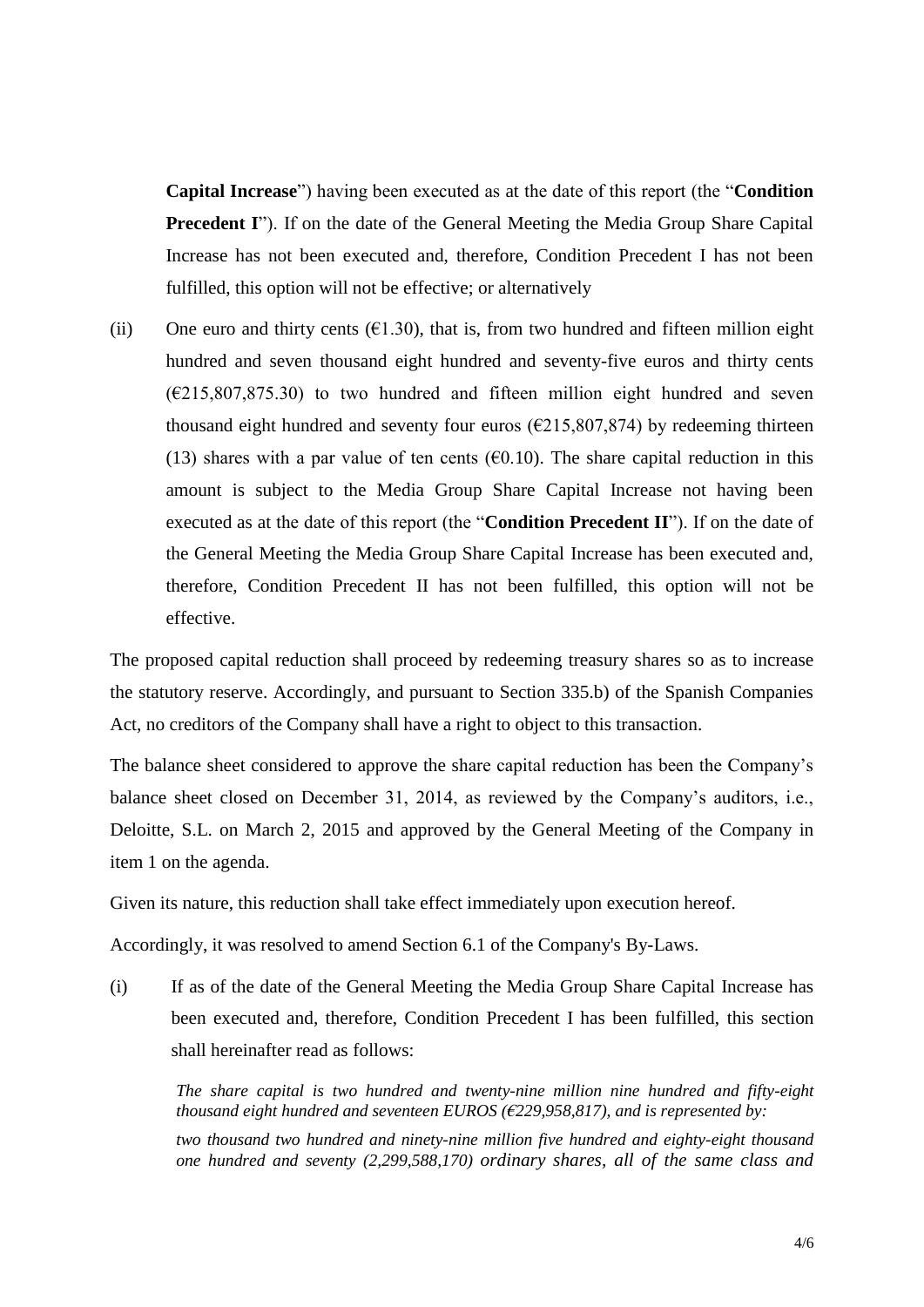*series, having a nominal value of TEN CENTS ON THE EURO (€0.10) each, consecutively numbered from 1 to 2,299,588,170.*

(ii) If as of the date of the General Meeting the Media Group Share Capital Increase has not been executed and, therefore, Condition Precedent II has been fulfilled, this section shall hereinafter read as follows:

*The share capital is two hundred and fifteen million eight hundred and seven thousand eight hundred and seventy-four EUROS (215,807,874 €), and is represented by:*

*two thousand one hundred and fifty-eight million seventy-eight thousand seven hundred and forty (2,158,078,740) ordinary shares, all of the same class and series, having a nominal value of TEN CENTS ON THE EURO (€0.10) each, consecutively numbered from 1 to 2,158,078,740.* 

Without prejudice to any other authority that may be available to the Board of Directors, it was resolved to delegate to the Board of Directors any and all authority –including the authority to delegate on the Executive Committee, the Chairman and the Managing Director– expressly granted to it in this resolution, as well as the authority to establish any terms and conditions not expressly provided for herein and to carry out any and all actions and proceedings necessary or convenient to ensure the implementation and completion of the share capital decrease and, specifically and without limitation:

- (a) To complete any relevant procedures before the Spanish *Comisión Nacional del Mercado de Valores*, the Governing Bodies (*Sociedades Rectoras*) of the Madrid, Barcelona, Bilbao and Valencia Stock Exchanges, the *Sociedad de Bolsas*, the *Sociedad de Gestión de Sistemas de Registro, Compensación y Liquidación de Valores, S.A. Unipersonal* (Iberclear), the *Servicio de Liquidación y Compensación de Valores* or any other Spanish or foreign entity, authority, public and/or private registry, and to take any necessary measures to comply with all requirements in the Spanish Companies Act, the Securities Market Act, the Royal Decree governing securities in book-entry form and any other applicable regulations, including specifically to perform all acts necessary in respect of any American depositary shares issued by the Company;
- (b) To appear before any Spanish Notary to record the share capital reduction and amendment of the by-laws resolution as a public deed, and to perform any actions as may be required and approve and formalize any public and private documents as may